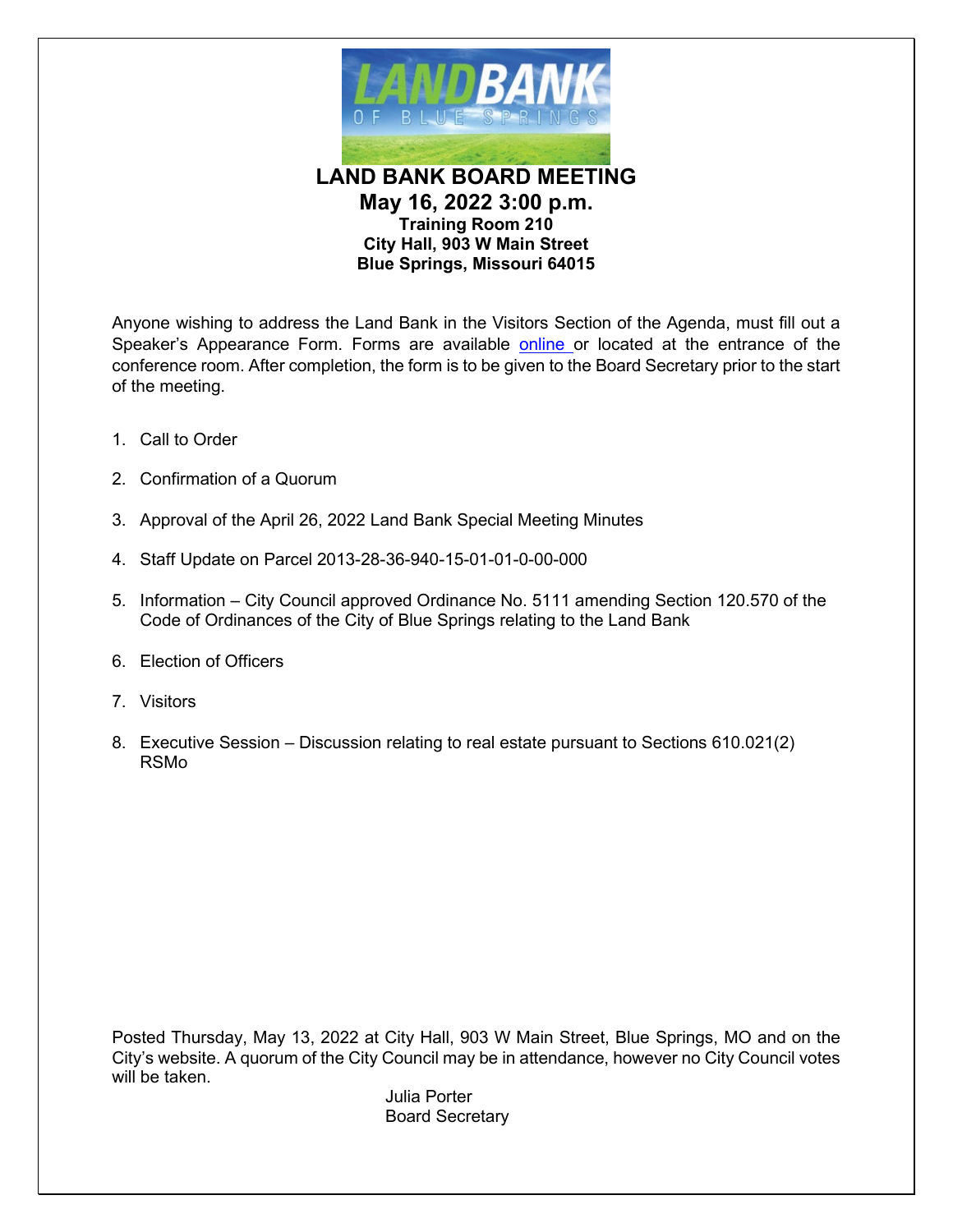## **CITY OF BLUE SPRINGS, MISSOURI MINUTES OF LAND BANK SPECIAL MEETING APRIL 26, 2022**

A special meeting of the Land Bank of Blue Springs, Missouri was held on Tuesday, April 26, 2022 at 3:00 p.m. with Chairman May presiding.

| <b>CONFIRMATION OF A</b><br><b>QUORUM</b>                                                          | James May, Chair<br>Jennifer Irey                                                                                                                                                                                                                                                                                                                                                                                                                                                                                                                                                                         | Kirk Sampson - ABSENT<br><b>Tracy White-Baldridge</b> |
|----------------------------------------------------------------------------------------------------|-----------------------------------------------------------------------------------------------------------------------------------------------------------------------------------------------------------------------------------------------------------------------------------------------------------------------------------------------------------------------------------------------------------------------------------------------------------------------------------------------------------------------------------------------------------------------------------------------------------|-------------------------------------------------------|
|                                                                                                    | Also present were Staff Liaisons Christine Cates, Jackie Sommer,<br>Chris Sandie, Karen Van Winkle, Mike Mallon, and Board Secretary<br>Julia Porter.                                                                                                                                                                                                                                                                                                                                                                                                                                                     |                                                       |
| <b>CALL TO ORDER</b>                                                                               | Chairman May called the Land Bank meeting to order at 3:02 p.m.                                                                                                                                                                                                                                                                                                                                                                                                                                                                                                                                           |                                                       |
| <b>APPROVE BOARD</b><br><b>MINUTES</b>                                                             | Commissioner Irey moved to approve the minutes of the April 18,<br>2022 meeting of the Land Bank of Blue Springs. Motion seconded<br>by Commissioner White-Baldridge and carried with the following<br>votes:                                                                                                                                                                                                                                                                                                                                                                                             |                                                       |
|                                                                                                    | Sampson - ABSENT<br>White-Baldridge - Aye                                                                                                                                                                                                                                                                                                                                                                                                                                                                                                                                                                 | $lrey - Aye$<br>$May - Aye$                           |
| <b>REMOVE DEADLINE TO</b><br><b>REMOVE ITEMS FROM</b><br>2013-28                                   | Commissioner White-Baldridge moved to remove the deadline to<br>remove items from Parcel 2013-28-36-940-15-01-01-0-00-000.<br>Motion seconded by Commissioner Irey and carried with the<br>following votes:                                                                                                                                                                                                                                                                                                                                                                                               |                                                       |
|                                                                                                    | Sampson - ABSENT<br>White-Baldridge - Aye                                                                                                                                                                                                                                                                                                                                                                                                                                                                                                                                                                 | $lrey - Aye$<br>$May - Aye$                           |
| <b>REIMBURSE CITY FOR A</b><br>SURVEY TO DIVIDE 2013-<br>28 INTO 15 PARCELS                        | Commissioner White-Baldridge moved to reimburse the City of Blue<br>Springs for a survey to divide Parcel 2013-28-36-940-15-01-01-0-<br>00-000 into 15 parcels lining up with the adjoining properties and<br>related expenses. Motion seconded by Commissioner Irey and<br>carried with the following votes:                                                                                                                                                                                                                                                                                             |                                                       |
|                                                                                                    | Sampson - ABSENT<br>White-Baldridge - Aye                                                                                                                                                                                                                                                                                                                                                                                                                                                                                                                                                                 | $lrey - Aye$<br>$May - Aye$                           |
| <b>DISCUSSION-</b><br>FROM DIVISION OF 2013-<br><b>28 TO NEIGHBORING</b><br><b>PROPERTY OWNERS</b> | Chairman May discussed the process for transferring the parcels<br><b>TRANSFER PROPERTIES</b> from the division of Parcel 2013-28 to the neighboring property<br>owners. City Attorney Jackie Sommer informed the Board that a<br>preliminary plat would be drawn up and sent to each of the<br>neighboring property owners to accept or reject and responded to<br>questions from the Commissioners and the residents. Ms. Sommer<br>reiterated to the Board that all of the parcels from dividing 2013-28-<br>36-940-15-01-01-0-00-000 will need to be claimed to avoid land<br>locking any properties. |                                                       |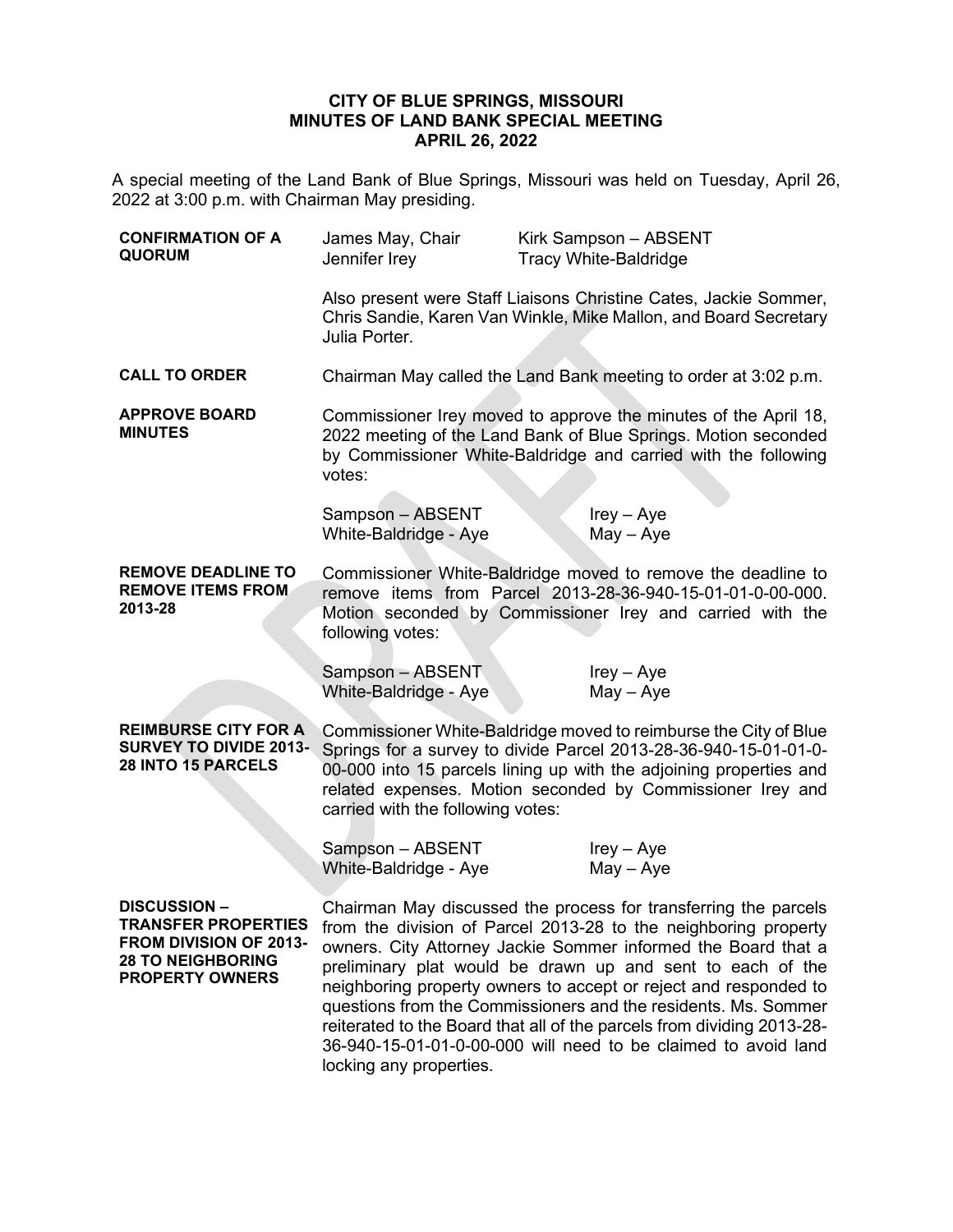**ADJOURNMENT** There being no further business, Commissioner Irey moved to adjourn the meeting. Motion seconded by Commissioner White-Baldridge and carried with the following votes:

> Sampson – ABSENT White-Baldridge – Aye Irey – Aye May – Aye

Chairman May declared the meeting adjourned at 3:14 p.m.

Julia Porter, Board Secretary

James May, Chair

 $\overline{\phantom{a}}$  , which is a set of the set of the set of the set of the set of the set of the set of the set of the set of the set of the set of the set of the set of the set of the set of the set of the set of the set of th